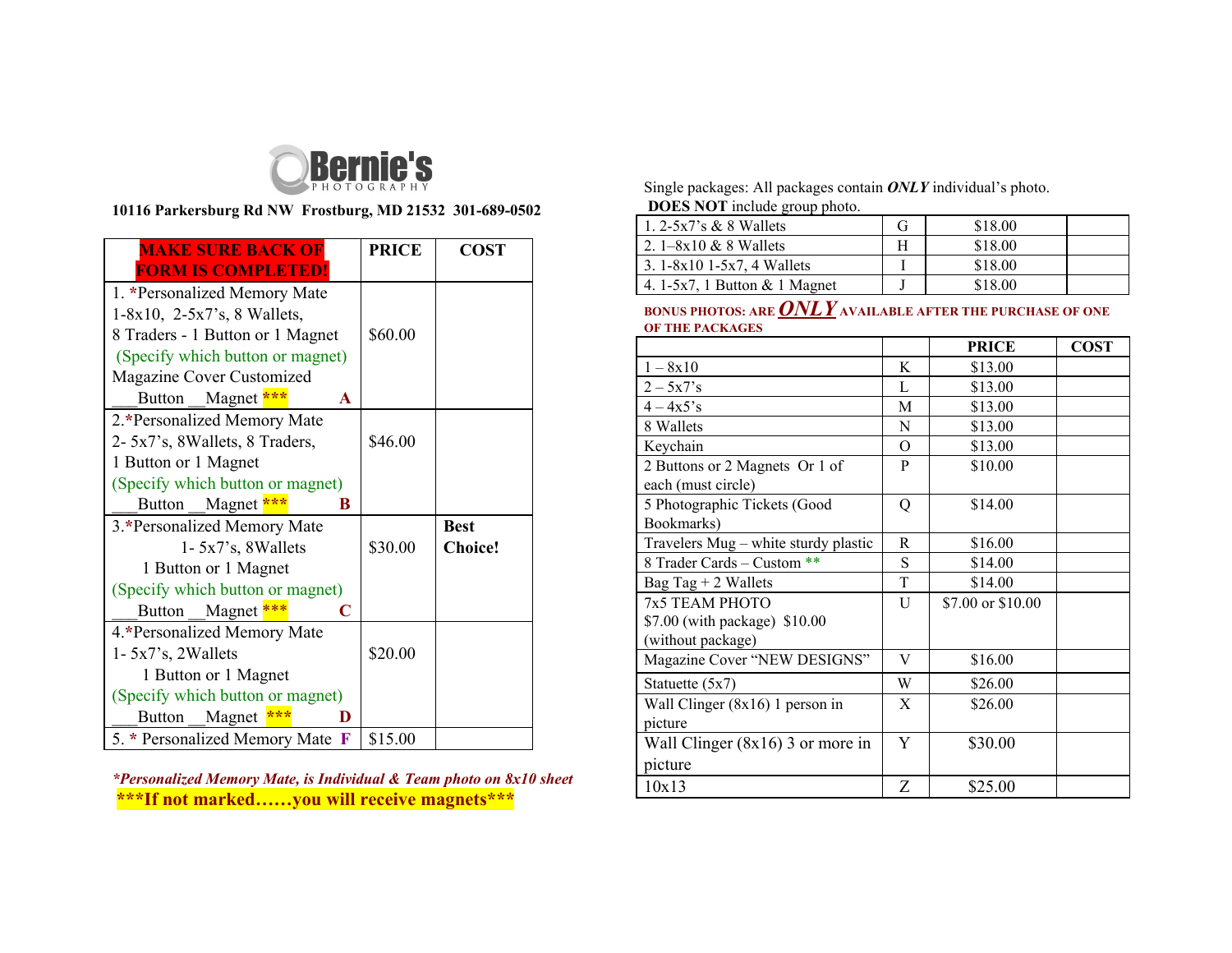| Coaster Set - Round             | AΑ | \$17.00 |  |
|---------------------------------|----|---------|--|
| <b>Retouching for Blemishes</b> |    | \$4.00  |  |
| <b>TOTAL DUE</b>                |    |         |  |

**To Place order** *PLEASE PRINT***:**

**Child's Name: \_\_\_\_\_\_\_\_\_\_\_\_\_\_\_\_\_\_\_\_\_\_\_\_**

**Address:\_\_\_\_\_\_\_\_\_\_\_\_\_\_\_\_\_\_\_\_\_\_\_\_\_\_\_\_\_**

**City:\_\_\_\_\_\_\_\_\_\_\_\_\_\_\_\_\_\_\_\_\_\_\_\_\_\_\_\_\_\_\_\_\_**

**Phone:\_\_\_\_\_\_\_\_\_\_\_\_\_\_\_\_\_\_\_\_\_\_\_\_\_\_\_\_\_\_\_**

**Email Address:** 

**\*\*\*If not marked……you will receive magnets\*\*\***

**\*\*\*If Trader Cards are order – Print the following information (if not filled in or unable to read– back will be** *blank***)**

Age: Coach:

**Position:\_\_\_\_\_\_\_\_\_\_\_\_\_\_\_ Team: \_\_\_\_\_\_\_\_\_\_\_\_\_\_\_**





**10116 Parkersburg Rd NW Frostburg, MD 21532 301-689-0502**

## **THINK POSITIVE!**

- ❖ **EXACT amount of payment is due on picture day.**
- ❖ **Any portraits purchased after photo shoot will be charged regular portrait price.**
- ❖ **All photos taken are guaranteed for a no-blink. A reshoot will be scheduled or a money back reimbursement given.**
- ❖ **\$40.00 SERVICE FEE ON BOUNCED CHECKS. ALL BOUNCED CHECKS WILL BE TURNED OVER TO THE**